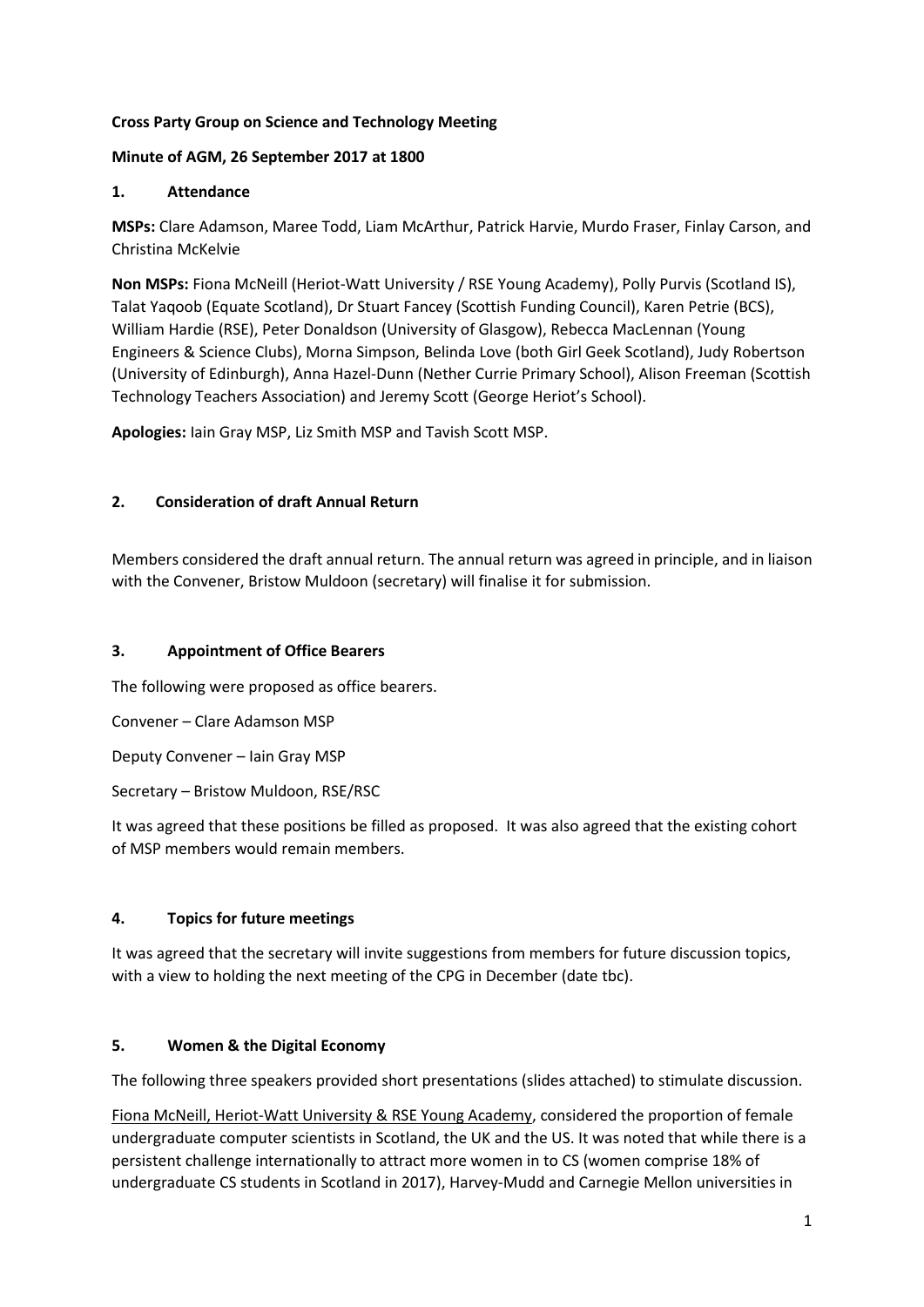the US have proactively sought to address this, with women making up almost half of CS undergraduates at Carnegie Mellon in 2017. The increase in women enrolling in CS at Carnegie Mellon and Harvey-Mudd has resulted from a combination of factors, including cultural change: a strong commitment by leaders at the university, college and department levels; influential pipeline programmes for high school students; targeted recruitment; closer scrutiny of applications; support and mentorship programmes.

Polly Purvis, Scotland IS, provided a technological industry perspective, where it was noted that 65% of the jobs of the future are as yet unknown. It was suggested that key areas of future innovation in Scotland will be the life sciences and social care, including stratified medicine. However, to realise Scotland's technological ambitions there is a pressing need to address gender imbalance. This calls for better careers advice provision that showcases the new opportunities available now and in the future. There is also a requirement for increased investment in the teaching workforce, particularly in STEM subjects.

Talat Yaqoob, Equate Scotland, stated that while boys and girls start with an equal interest in STEM, gender stereotyping starts to develop from the very early years. She referred to the RSE's Tapping All Our Talents Report (2012) which highlighted that 73% of women graduates are lost from STEM. The need to address cultural issues and challenge unconscious bias within organisations was emphasised. Reference was made to the positive action supported by Equate Scotland, including women-only coaching, women's networks and industry visits for women. Exemplars, including Glasgow City College's women-only engineering courses, which are oversubscribed, demonstrate the role of positive discrimination in opening-up STEM career opportunities to women.

The following points were noted during the discussion session.

### **School-based STEM**

Difficulty in recruiting new STEM teachers to replace those who are leaving the profession. This is particularly acute in Computing Science and Technology Education where teaching struggles to compete with other sectors and industries for graduates.

As well as the availability of STEM teachers, a related issue is the extent to which schools' curriculum structures at S4-S6 constrain (i.e. course choice and timetabling) or promote the uptake of STEM subjects. Reference was made to virtual learning provision in rural areas of Scotland, including Highlands, to help ensure all pupils can access STEM subjects. It was recognised that such initiatives should not be considered long-term solutions.

There is a continuing need to address gender imbalance in STEM subjects at school. SQA statistics show that in 2017 only 14.7% of Higher Computing Science candidates were female, and this reduces to 12% at Adv H level. It was suggested that there can be a lack of understanding, particularly at primary school level, about the career opportunities afforded to those with a grounding in computing science. This can be exacerbated by entrenched stereotyping and unconscious bias. Are there opportunities to enhance collaboration between teachers and industry professionals to share knowledge and experiences, which in turn would enhance careers guidance?

Primary teaching itself is a very gendered profession. In addition, curricula breadth and the extent to which primary schools are expected to embed an ever-increasing array of national initiatives poses significant capacity issues for them. While the ambition of the CfE Benchmarks in Computing Science is to be welcomed, primary school teachers will need significant support to implement them. There are examples of primary schools bringing in subject specialist from secondary schools to enhance